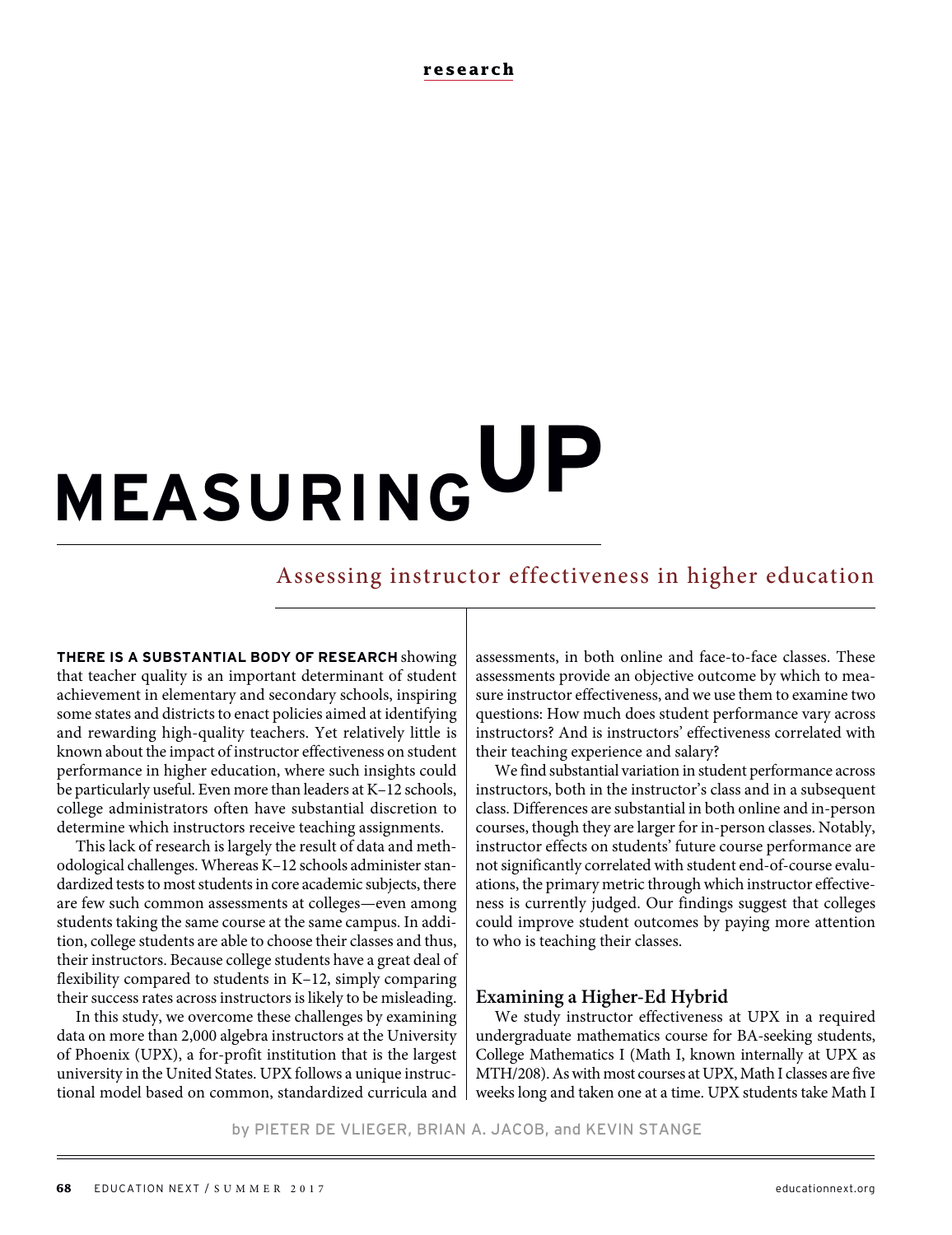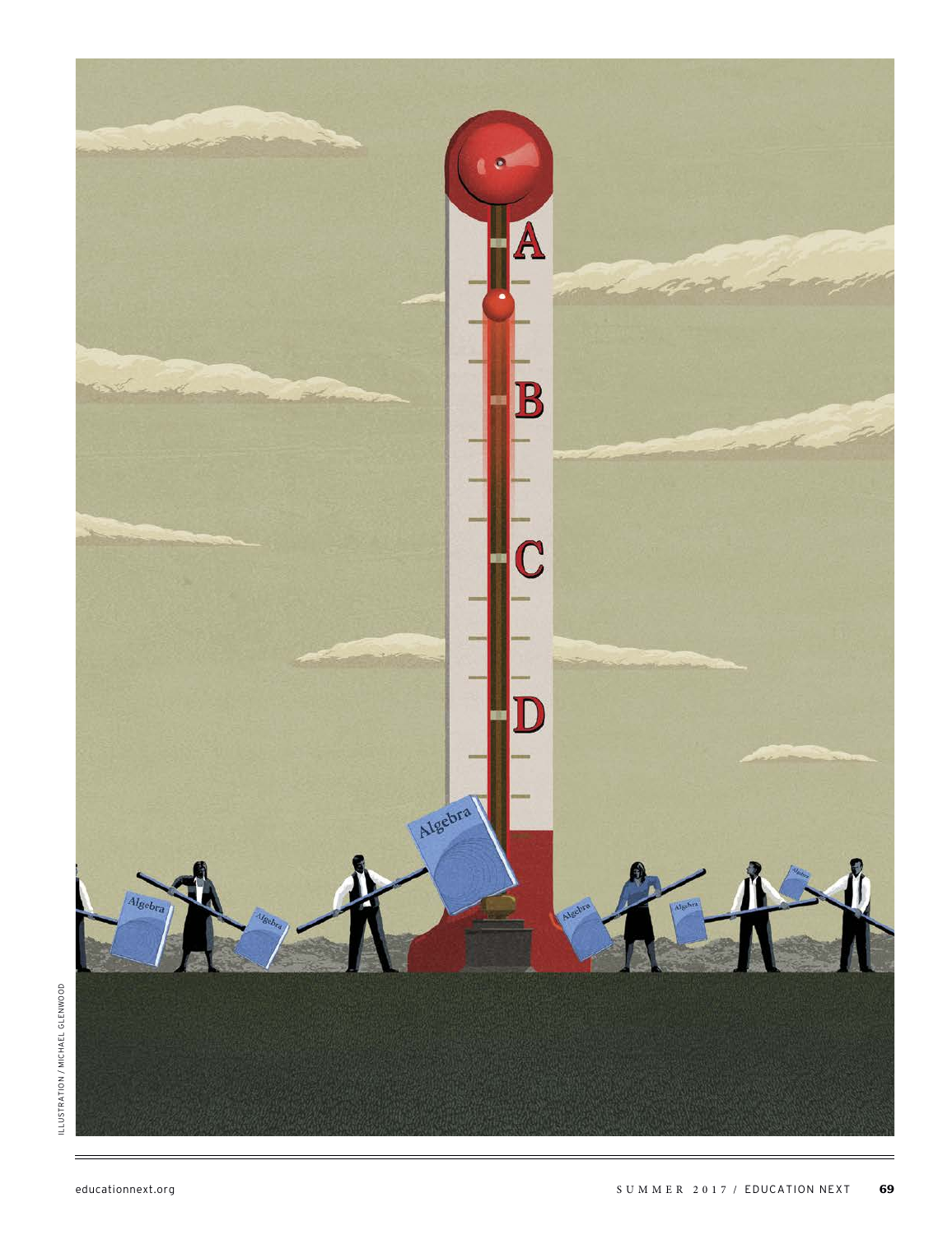after completing about eight other classes, so enrollment signifies some level of commitment to persisting in their program. The course covers basic algebra, such as linear equations, graphing, and working with exponents, and is the prerequisite for a follow-on course, Math II, which covers quadratic equations and factoring polynomial expressions. Many students struggle in these core math courses, which are regarded by UPX staff as important obstacles to obtaining a degree.

Students can take Math I online or in person; UPX currently has campuses in 30 U.S. states, as well as Washington, D.C. and Puerto Rico. Math I course sections are split about evenly between the two modes. In the face-to-face sections, students attend four hours of standard in-class lectures per week, typically on a single evening. In addition, they are required to work with their peers roughly four hours per week on what are known as "learning team" modules, as well as spend 16 additional hours outside of class reading course materials, working on assignments, and studying for exams.

Online courses are asynchronous, so students can access course materials and complete their assignments at any time. Instructors provide guidance and feedback through online discussion forums, in which students are required to post substantive comments and questions six to eight times each week. There is no synchronous or face-to-face interaction with faculty in the traditional sense, but instructors engage with students via online discussion, including redirecting students to relevant materials when necessary.

There are differences between the online and in-person courses in terms of curriculum and grading flexibility. Both courses have standardized course curricula, assignments, and tests, and grading is performed automatically through the course software. However, while online instructors mainly use these elements as provided, in-person instructors are more likely to support students with their own learning tools, administer extra exams and homework, or add other components that are not part of the standard curriculum.

Both types of instructors experience similar hiring, training, and management practices, which are controlled by a central hiring committee at the Phoenix campus with input in some cases from staff at local campuses. Qualified candidates must pass a five-week standardized training course, including a mock lecture for in-person instructors and a mock online session for online instructors. An evaluator sits in on their first class or follows an instructor's initial online course to ensure they meet university standards. Salaries are relatively fixed, but do vary modestly with respect to degree and tenure.

For online classes, the allocation of instructors is essentially random. UPX starts about 60 sections of Math I each week, and the instructor's name is made available to students only two to three days before the course starts, at which point students are already typically enrolled. The only way for students to sidestep these teacher assignments is to drop the course and enroll in a different week.

For in-person sections, the assignment works differently. Most UPX campuses are too small to run multiple sections of the class at the same time or even one right after the other; instead, students may need to wait for a few months if they decide to take the next Math I section at that campus. This limits students' ability to shop around for a better teacher. However, the assignment of students to in-person sections is likely to be less random than for online classes.

UPX tracks and evaluates its instructors' performance through annual observations by an evaluator, ongoing review of students' grade distributions and instructors' responsiveness on the online platform by an in-house data analytics team, and additional evaluations if students file complaints about instructor performance.

If these evaluation channels show the instructor has not met university standards, the instructor receives a warning. Instructors who have received a warning are monitored more closely in subsequent courses and may not be rehired if their performance does not improve.

#### **Data and Methods**

**Data.** We analyze university administrative records covering all sections of Math I and all instructors and students who have taken or taught it at least once between January 2001 and July 2014. The data include 339,844 students in 26,384 course sections, taught by 2,243 unique instructors. We also focused on a subset of data for which final exam scores are available, which includes 94,745 students in 7,232 Math I sections taught by 1,198 unique instructors. In addition, we analyzed student performance among students who pass Math I and enroll in the next required course in the sequence, Math II.

We reviewed performance data and demographic descriptors for instructors and students. For instructors, we reviewed their teaching history; self-reported information on ethnicity, gender, and residential zip code; and salary. Instructors in our study are majority white and male, have been at the university for an average of nearly five years, and earn \$950 per class. They typically have taught more than 40 total course sections at UPX, including 15 sections of Math I. We calculate several experience measures for instructors, including the number of courses taught in the previous calendar year and total cumulative experience teaching, including Math I.

For students, we review course-taking histories, including grades and credits earned; demographics such as gender, age and residential zip code; and final exam scores when available. About two-thirds of students in our study are female and their average age is 35 years old. At the outset of the class, they typically have already taken 23 credits worth of classes at UPX, with an average GPA of 3.35. About 10 percent have taken (and failed to complete successfully) Math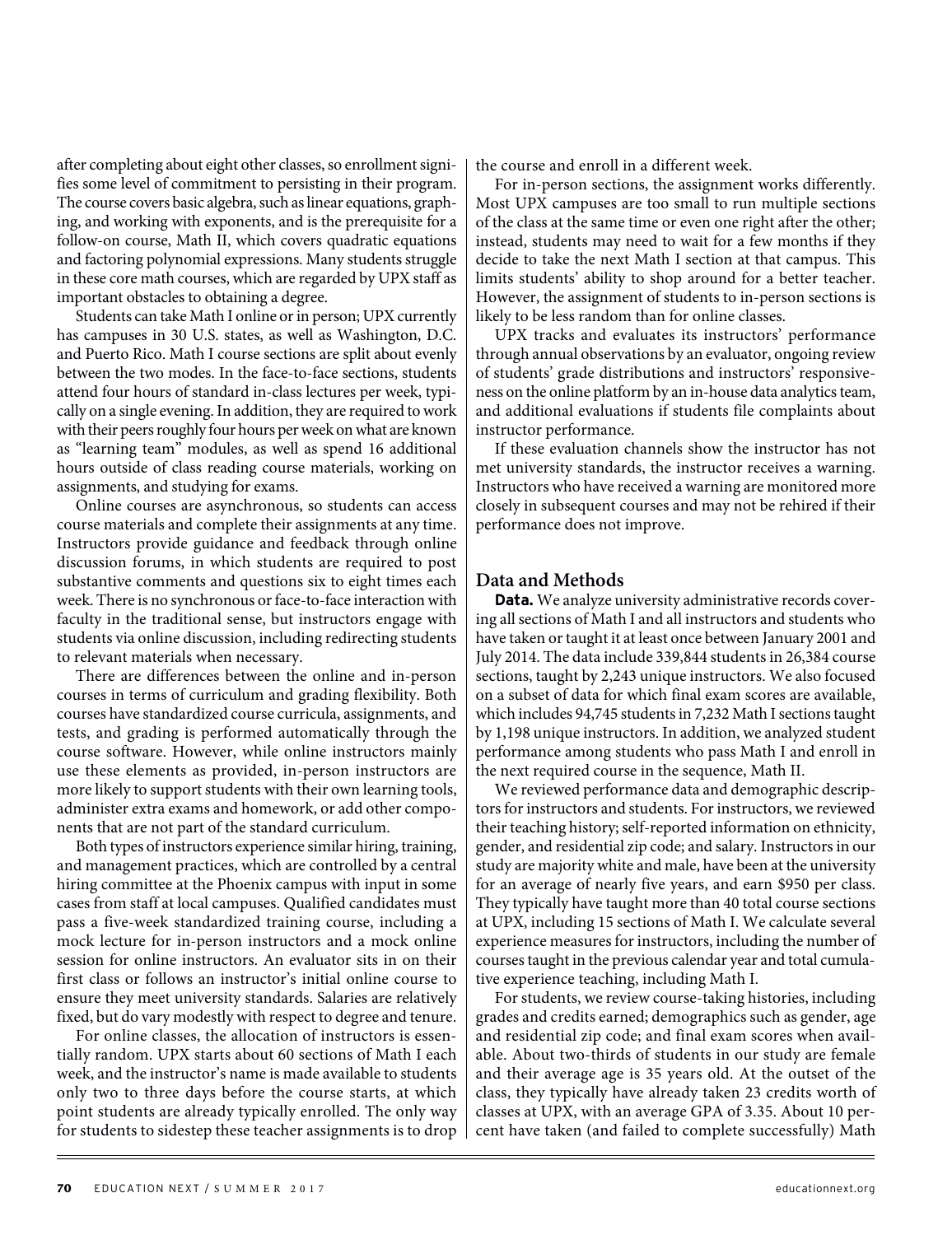## **research** COLLEGE INSTRUCTORS DE VLIEGER ET AL.

I before. Based on transcript data, we construct measures of student success, including course completion, cumulative grade point average (GPA), and cumulative credits earned, both before and after enrolling in Math I.

We also obtain end-of-course evaluations for sections between March 2010 and July 2014, in which students rate the instructor on a 10-point scale. However, student end-ofcourse evaluations are optional, and just 37 percent of Math I students completed them.

**Methods.** To measure instructor quality, we compare the outcomes of students who took the same course with different instructors, drawing on the sort of value-added model often used to measure teacher effectiveness in K–12 (see "Choosing the Right Growth Measure," research, Spring 2014). These models take into account differences in student characteristics, and then compare the outcomes of similar students taught by different instructors on the same campus.

We account for student characteristics such as gender, age, GPA, credits earned at UPX prior to Math I, whether as do we. On average, we find very few systematic correlations between student and instructor characteristics within individual campuses. Furthermore, the inclusion of the rich student characteristics mentioned above has little impact on our estimates of instructor value-added.

Second, student grades do reflect, at least in part, different grading practices by instructors. As a result, we also report results based on standardized final exams. This information is available for sections between July 2010 and March 2014, about 30 percent of the full sample, and we can identify final exam scores with high confidence for 88 percent of those students. We also examine future performance measures, such as students' grades and cumulative GPAs six months and one year later. These outcomes are unlikely to be affected by individual instructors' grading practices.

Finally, the UPX setting is unique in postsecondary education in that many instructors teach at multiple campuses, especially when the online campus is included. These campus "switchers" permit us to make performance comparisons



**Insights into the impact of instructor effectiveness on student performance in postsecondary education could be particularly useful, as college administrators often have substantial discretion to determine which instructors receive teaching assignments.**

students have taken Math I before, the number of times they have taken the class, the years since they started their program, and the academic program in which the student was enrolled. We also control for total section enrollment, the averages of individual characteristics by section, and student zip code characteristics available through U.S. Census data, such as the local unemployment rate, median family income, percentage of families below the federal poverty line, and percentage of residents with a college degree. Finally, to account for any changes over time in unmeasured student characteristics or grading standards, we compare only students who take Math I in the same month.

Measuring instructor effectiveness accurately requires confronting three key issues: nonrandom assignment of students, variation in grading practices among instructors, and unmeasured differences across campuses.

First, could our estimates be biased by students seeking out especially skillful instructors? According to UPX administrators, there is no sorting at all in online courses, which is plausible given the very limited interaction students have with instructors in the initial meetings of the course. Some sorting in face-to-face courses is possible, but administrators believe this is minimal,

between instructors across campuses while also controlling for cross-campus differences in unobserved student factors.

## **Effective Instruction Has Lasting Impacts**

Our analysis shows that student outcomes vary considerably across instructors, both online and among those who teach the same course in person on the same campus. Students' outcomes in Math I vary by their instructor in that class, as do their outcomes in the following Math II class. An increase of 1 standard deviation in instructor quality in Math I—equivalent to having a teacher at the 87th percentile of effectiveness rather than an average teacher—is associated with better outcomes for students, such as increases in students' grades of 0.30 standard deviations in Math I and 0.20 standard deviations in Math II (see Figure 1). In other words, students with more-effective instructors usually get better grades, on the order of moving from a "B" to "B+."

It's a boost with staying power. Instructor effects on students' grades in Math I and Math II are highly positively correlated in both formats, with a correlation coefficient of 0.60. This tells us that Math I instructors who successfully raise student performance in Math I also raise performance in follow-on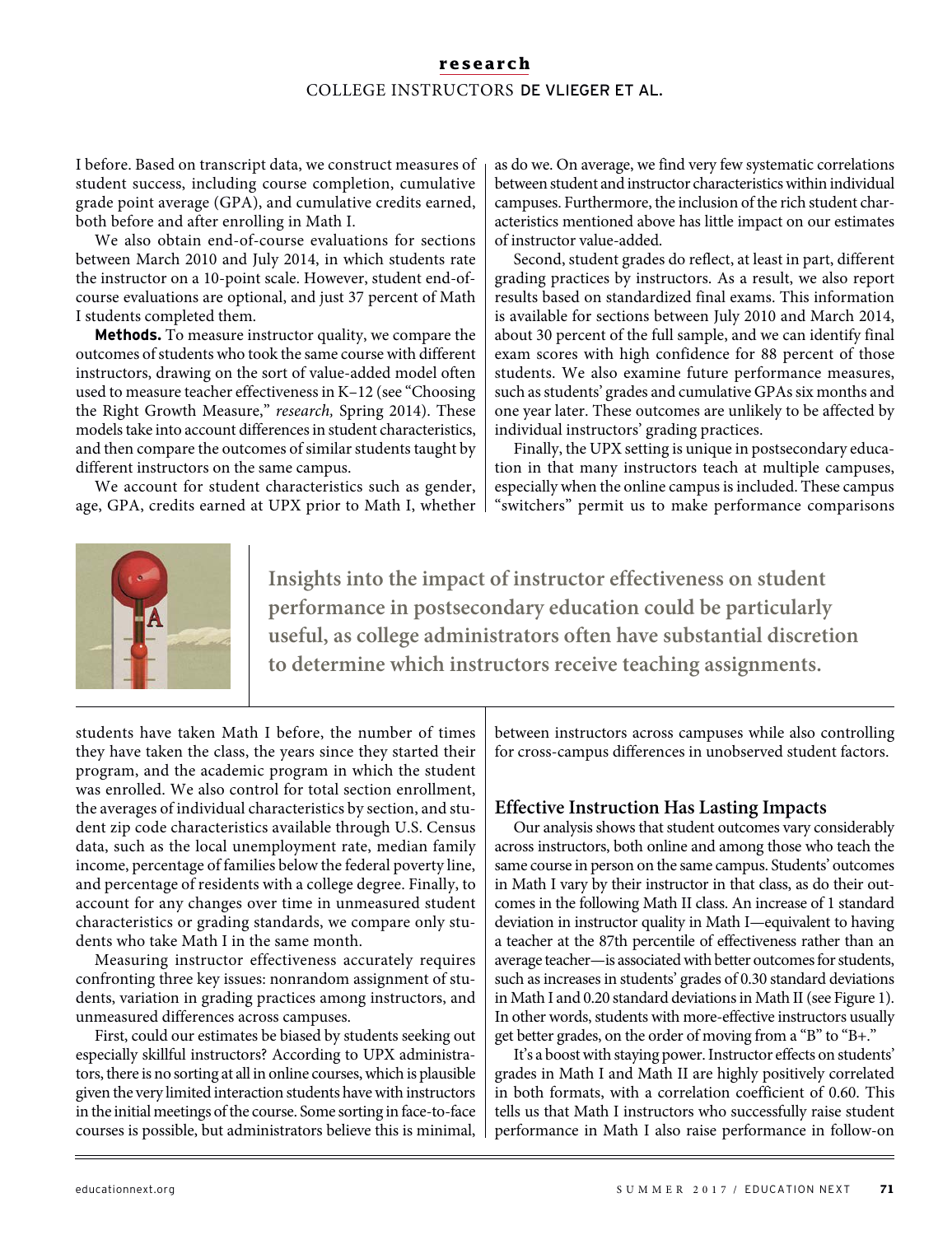## **Impact of Instructor Quality on Grades and Test Scores(Figure 1)**

(1a) Compared to having an average instructor, having an effective instructor (one at the 87th percentile) in Math I boosts students' grades by 0.30 standard deviations in that course and by 0.20 standard deviations in the subsequent course in the math sequence. The impact of having an effective Math I instructor is larger and longer-lasting for in-person classes than online classes.



#### **Impact on course grades of a one standard deviation increase in Math I instructor quality**

(1b) Instructors' effects are larger for in-person classes than online classes by an even wider margin when standardized test scores are the measure of student outcomes. For in-person classes, an effective instructor in Math I lifts test scores in that course by 0.49 standard deviations, as well as test scores in Math II by 0.48 standard deviations. In online classes, an effective instructor in Math I improves test scores by 0.14 standard deviations in that course and by 0.05 standard deviations in Math II.





courses. Instructors do not appear to be improving current performance in ways that harm longer-term learning.

We find that instructor quality is more variable among in-person sections than online. For grades in Math I, this difference is relatively modest: a one standard deviation increase in instructor quality improves grades by 0.32 standard deviations for in-person sections and by 0.25 standard deviations for online sections. However, there is a large difference by format when measuring student performance in the subsequent Math II class, where effectiveness varies by 0.24 standard deviations for in-person instructors and 0.04 standard deviations for online instructors.

There are a number of reasons that the impact of instructors may vary less in online courses than in face-to-face classes. Face-toface instructors interact with students directly and have more discretion in amending and supplementing course materials. Online instructors, by contrast, operate under more centralized management and may not interact with their students in real time. Differences among the types of students and instructors who choose the online versus in-person setting may also be a factor.

Effects are different depending on which measure of student outcomes and course format is considered. For in-person classes, instructors' effects on final exam scores vary more than those on course grades, with a standard deviation of 0.49 compared to 0.32. Effectiveness is highly positively correlated between current and follow-on course performance, at 0.60 for both grades and for test scores.

In online sections, both findings are reversed: the standard deviation of instructor effects on test scores is 0.14 for exam scores compared to 0.25 for grades. There also appears to be a weaker correlation with follow-on course performance for online sections for students' final exam scores.

How big are the effects of instructor quality on students' final exam scores? We compare them to outcome differences by student characteristics known to be important factors in their success: age and prior academic performance. On the standardized final exam, older students earn scores that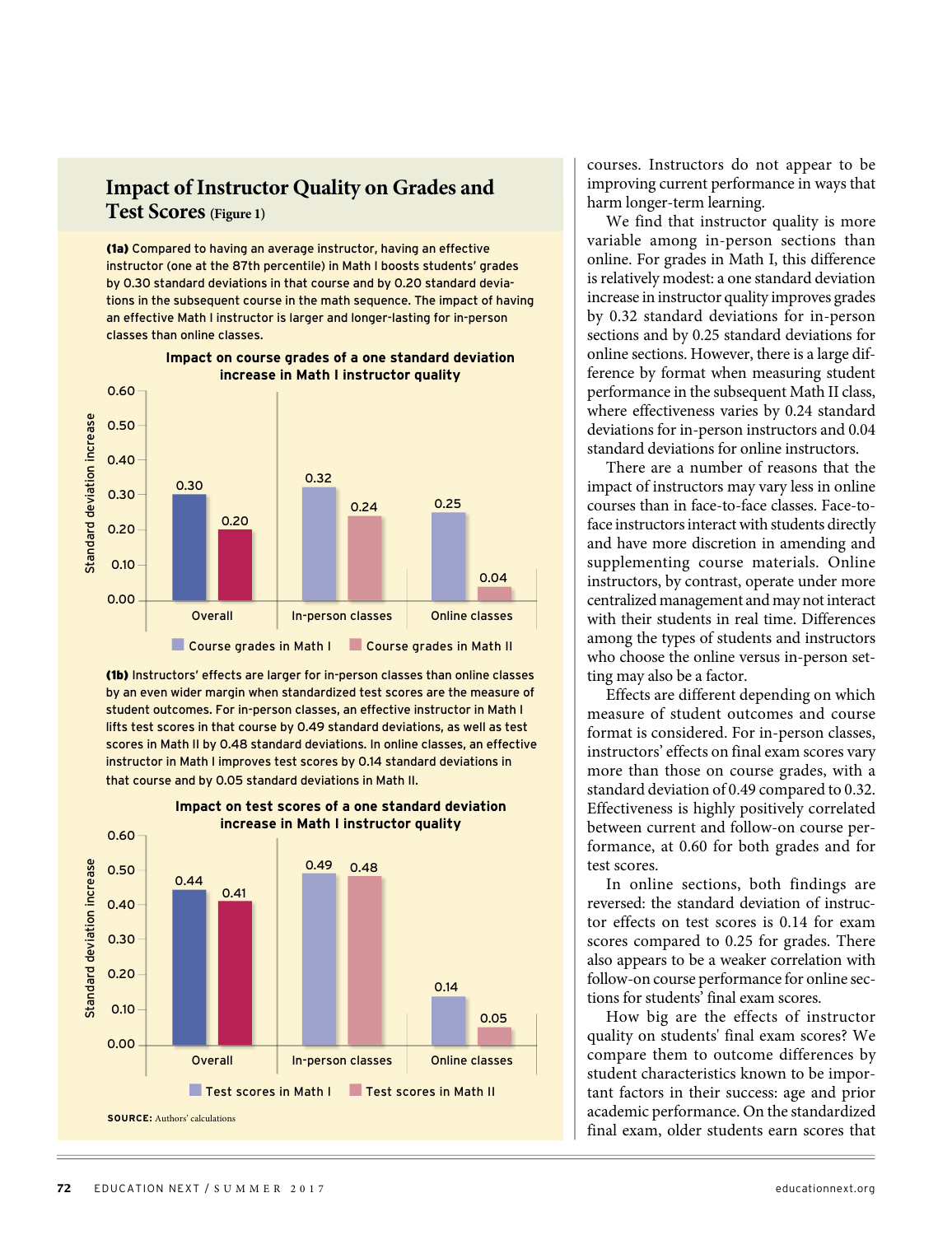## **research** COLLEGE INSTRUCTORS DE VLIEGER ET AL.



**A teacher who is one standard deviation more effective (in other words, at the 87th percentile of effectiveness rather than the average) lifts students' grades on the order of moving from a "B" to "B+."**

are 0.15 standard deviations lower than classmates who are a decade younger. A 1-point difference in a student's incoming GPA is associated with a difference of 0.46 standard deviations on his or her final exam score. So, having an instructor who is 1 standard deviation more effective produces a test score change that is larger than the gap between 25- and 35-year-old students, and comparable to the gap between students entering the class with a 3.0 compared to a 2.0 GPA. Instructor quality thus appears to be an important factor.

Finally, we examine instructor effects on measures of longer-term success at UPX, including students' likelihood of taking Math II and the number of credits earned in the six months following Math I (see Figure 2). Students with moreeffective instructors are more likely to continue their studies: we find an increase of 1 standard deviation in instructor quality in Math I is associated with an increase of 5 percentage points in the likelihood that students progress to Math II. The variability is twice as large for in-person sections as it is for online ones. An increase of 1 standard deviation in instructor quality is associated with an increase of 0.13 standard deviations in the number of credits earned in the six months after Math I. Similarly, we find twice as much variability for in-person instructors as for online instructors.

## **Does Better Teaching Mean Better Evaluations and Pay?**

Although course grades and final exam performance provide two objective measures of student learning that can be used to assess instructor quality, end-of-course evaluations

## **Improving Odds of Taking Math II, and More Credits Overall (Figure 2)**

Students with more effective instructors in Math I are more likely to take the subsequent course in the math sequence and complete more credits overall in the following six months. The impact of having an effective instructor is roughly twice as large for in-person classes as online classes.